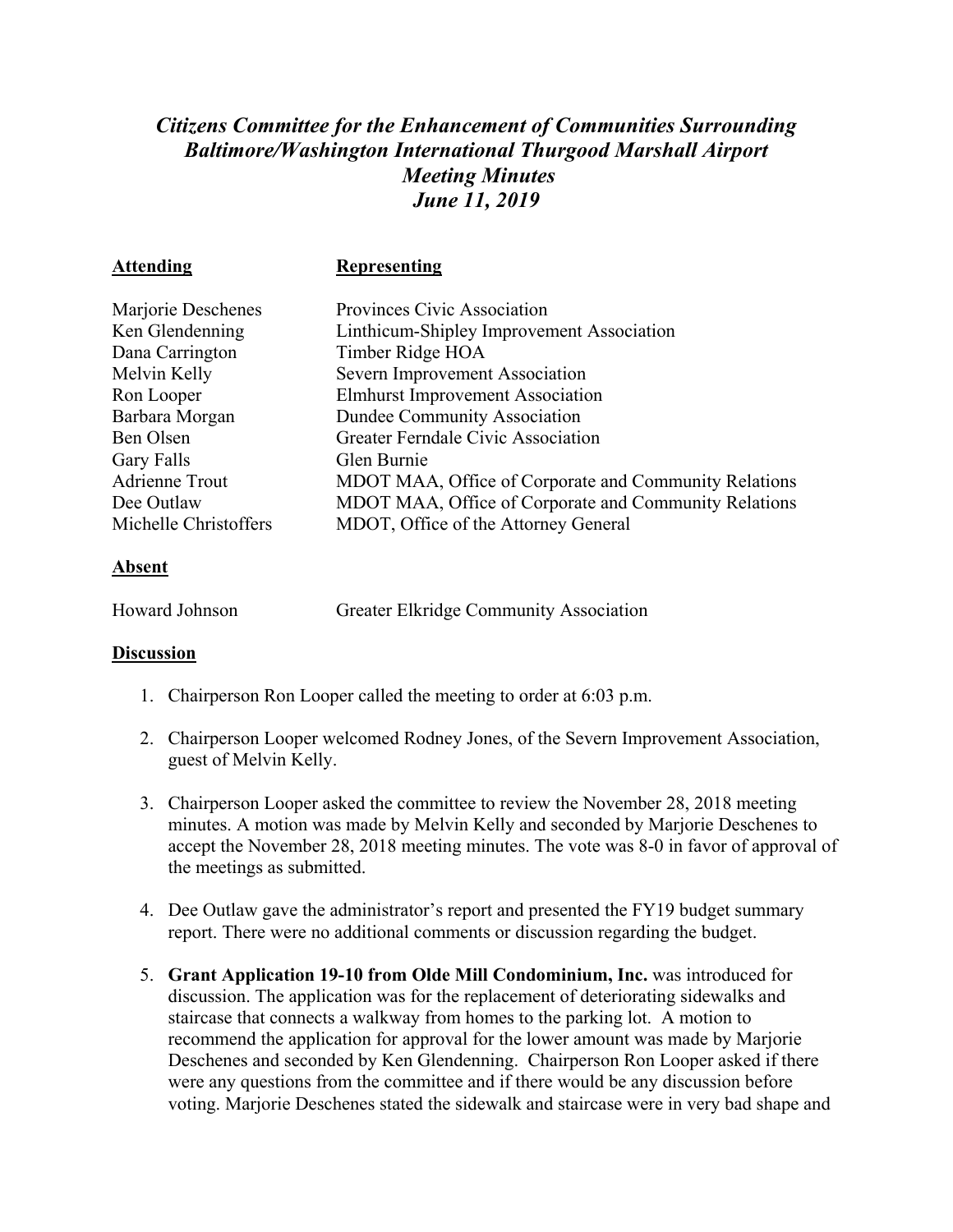need to be repaired. Dana Carrington asked if this association had received approval for another similar project. Ron Looper responded to Ms. Carrington's inquiry advising the association had previously submitted a grant application for several sidewalks in the community, however that request exceeded the committee's annual budget. The committee recommended to the association they break the projects down to more financially manageable projects and reapply. There were no additional comments or discussion before the Chair called for a vote. By a vote of 8-0, this application was approved for recommendation.

- 6. **Grant Application 19-11 from Olde Mill Condominium, Inc.** was introduced for discussion. The application was for the removal and replacement of an existing sidewalk and header curb on Millshire Drive and Worthington Road. A motion to recommend the application for approval for the lower amount was made by Melvin Kelly and seconded by Ken Glendenning. Barbara Morgan asked if this application had been previously submitted. Ron Looper stated he believed so, but it was part of the application that the committee asked the association to break into more financially manageable projects that had been discussed earlier this evening. By a vote of 8-0, this application was approved for recommendation.
- 7. **Grant Application 19-12 from North Linthicum Improvement Association** was introduced for discussion. The application was for the replacement of existing community signs located on the corners of Nursery Road and Barkwood Court, and Baltimore Annapolis Blvd and Boulevard Place. Gary Falls made a motion not to recommend the application for approval. The motion was seconded by Marjorie Deschenes. Chairperson Ron Looper asked if there were any questions from the committee and if there would be any discussion before voting. Gary Falls stated he did not believe signage is transported related. Assistant Attorney General Michelle Christoffers stated the committee had approved community signage requests in the past. Ken Glendenning clarified the committee's reasons for rejecting electronic signage requests in the past. Ron Looper stated the committee had approved signage requests in the past because of its location to the entrance of a community. Marjorie Deschenes stated there was no indication in the application that the sign would be electronic. The committee questioned the insurance rider as part of the application and if lighting was part of the request. Gary Falls withdrew his original motion and made a second motion to stay the vote to secure project clarification from the association. Barbara Morgan seconded the motion. By a vote of 8-0 this application was stayed pending additional information from the association.
- 8. Chairperson Ron Looper asked if there was any **Old Business**. There were no additional comments or discussion regarding any Old Business. A discussion was had regarding the State Ethics training. Committee members requested that Dee Outlaw follow up with the State Ethics office regarding the on-line training to confirm all CEG committee members records are current. Ms. Outlaw agreed to look into the matter and notify the committee members of their status via email.
- 9. Chairperson Ron Looper asked if there was any **New Business**. Adrienne Trout recommended that a three-ring binder with past meeting minutes, agendas and attendance